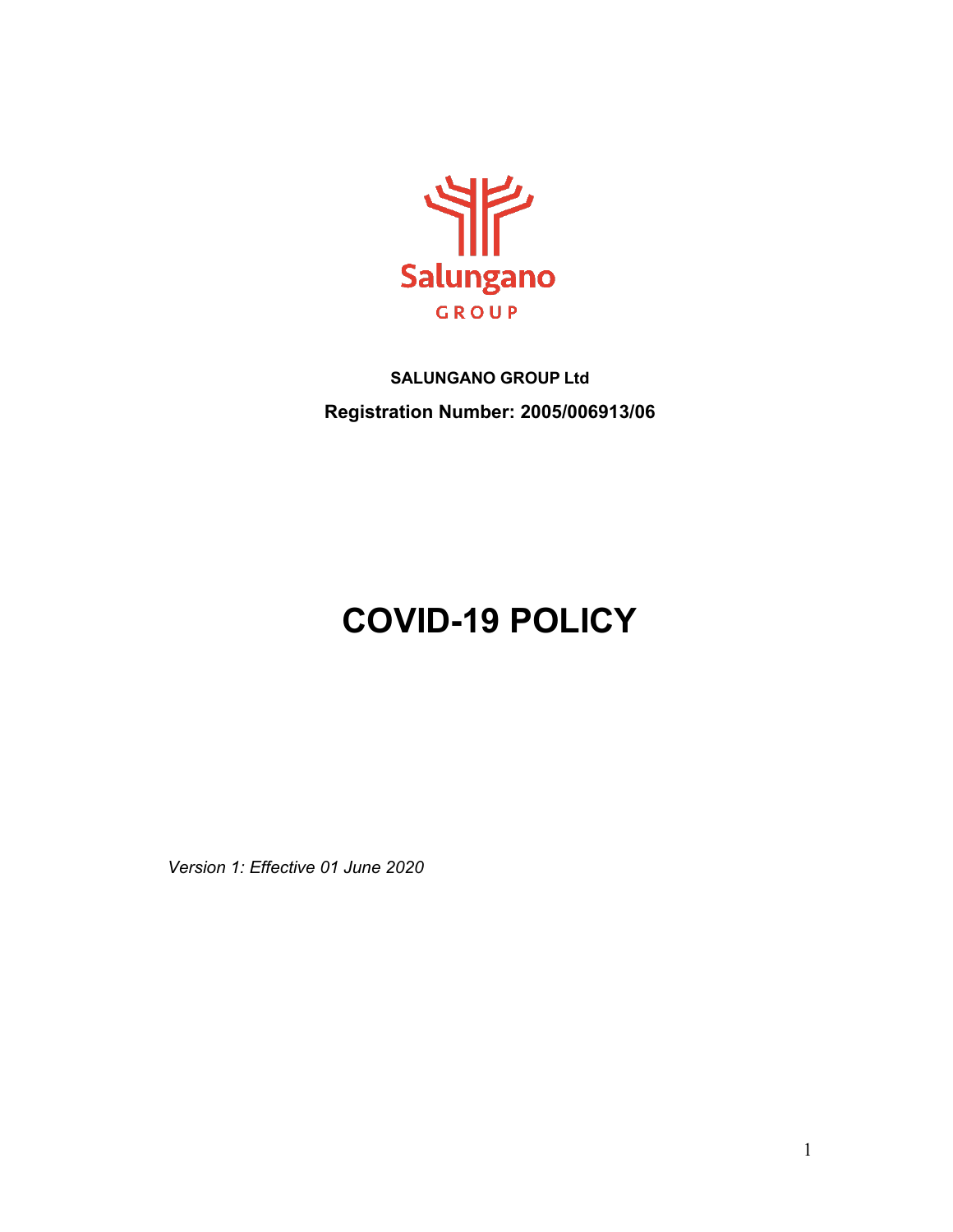### **PURPOSE**

This policy aims to ensure and promote a safe working environment for all employees and curb the spread of the Coronavirus "COVID-19" in our workplace.

# **ELIGIBILITY**

- This policy and procedures apply to all Employees employed by Salungano Group Ltd (the "Company"), including but not limited to contractors, subcontractors and or any individual conducting a visit or business within Salungano Group Holding Ltd.
- This policy shall remain in force for as long as the declaration of the national disaster published in Government Gazette 43096 on 15 March 2020 remains in force and will be subject to change with the introduction of additional governmental guidelines as and when required.
- The provisions of the Basic Conditions of Employment Act 75 of 1997 as amended apply to all the Company's Employees and the Employer in respect of any matter that is not covered by this document.

#### **BACKGROUND**

#### **What is COVID 19?**

• COVID-19 is a known flu-type virus known as the "Corona Virus". The virus is known to cause respiratory infections ranging from the common cold to more severe diseases such as Middle East Respiratory Syndrome and Severe Acute Respiratory Syndrome. Currently, this COVID-19 virus doesn't settle in the air and does not transmit by air, and people of all ages may be infected when they come into contact.

#### **How does COVID-19 spread?**

- COVID-19 is most likely to spread when there is close contact (1.5 metres or less) with an infected person. Likely, the risk increases as the period of exposure to an infected person lengthen. Contaminated droplets produced when an infected person coughs or sneezes are the primary means of transmission. There are two main routes by which people can spread COVID-19:
	- $\circ$  Infection can be spread to people who are nearby as droplets are inhaled into the lungs.
	- $\circ$  It is also possible that someone may become infected by touching a surface, object or the hand of an infected person who has been contaminated and then touching their mouth, nose, or eyes.

#### **Primary symptoms of COVID-19**

- The following symptoms may develop in the 14 days after exposure to someone who has COVID-19 infection:
- Dry cough
- Sore throat
- Shortness of breath/ difficulty in breathing
- Redness of eyes
- Body aches
- Loss of smell
- Loss of taste
- Nausea
- Vomiting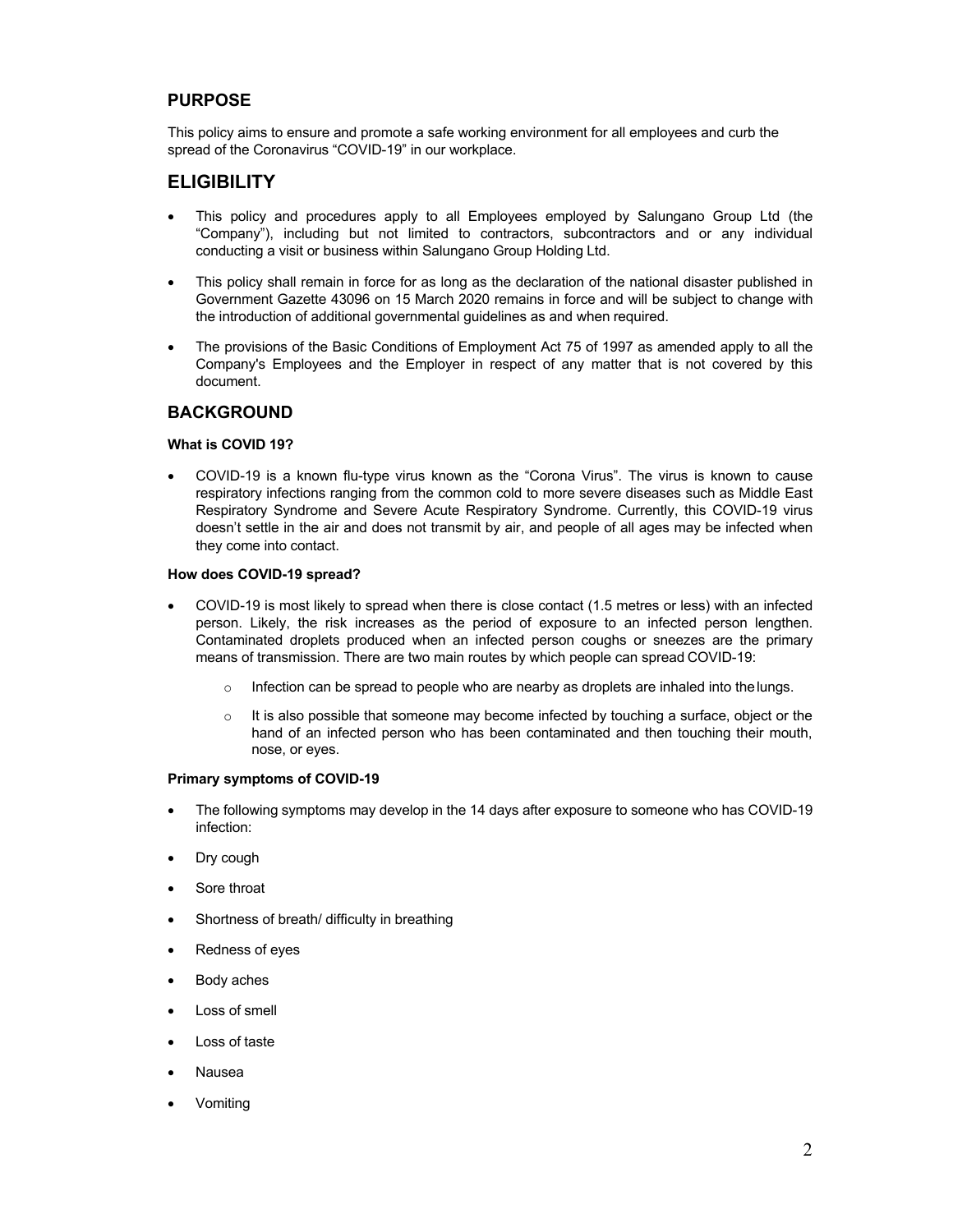- Diarrhea
- **Fatigue**
- **Weakness**
- **Tiredness**

The infections may cause more severe symptoms in people with weakened immune systems, older people and those with long-term underlying conditions like diabetes, cancer and chronic lung disease.

#### **What to do if you develop symptoms?**

- If an employee becomes unwell or falls sick in the workplace with symptoms such as cough, fever, difficulty breathing, the ill person should be at least 2 metres away from other people and be moved to the designated isolation area and follow measures to deal with the suspected case in the workplace as outlined in the company COP and SOP documents
- Employees should notify their line manager/supervisor and stay at home if they are sick and have been booked off by a medical practitioner.
- All employees should follow the company's code of practice, standard operating procedures and sick leave policies in such situations
- If the company suspects that an employee has been infected with COVID-19 or an employee becomes ill at work, the employer will request the employee to leave the workplace and seek medical treatment and testing immediately.
- Employeesee or individuals who contract COVID-19 may take one to twenty-one days to develop symptoms.
- Even if you do not have a history of travel to a COVID-19 affected region or contact with an individual
- who has contracted the illness, you must still inform your healthcare provider if you presentwith
- symptoms of COVID-19.

#### **Hotline for the COVID-19 as per the Department of Health website:**



#### **Who is likely to be most vulnerable to COVID-19?**

• The virus is likely to affect mostly older adults over 50 years of age, persons with compromised immune systems, and those with underlying health conditions such as blood disorders, diabetes, etc.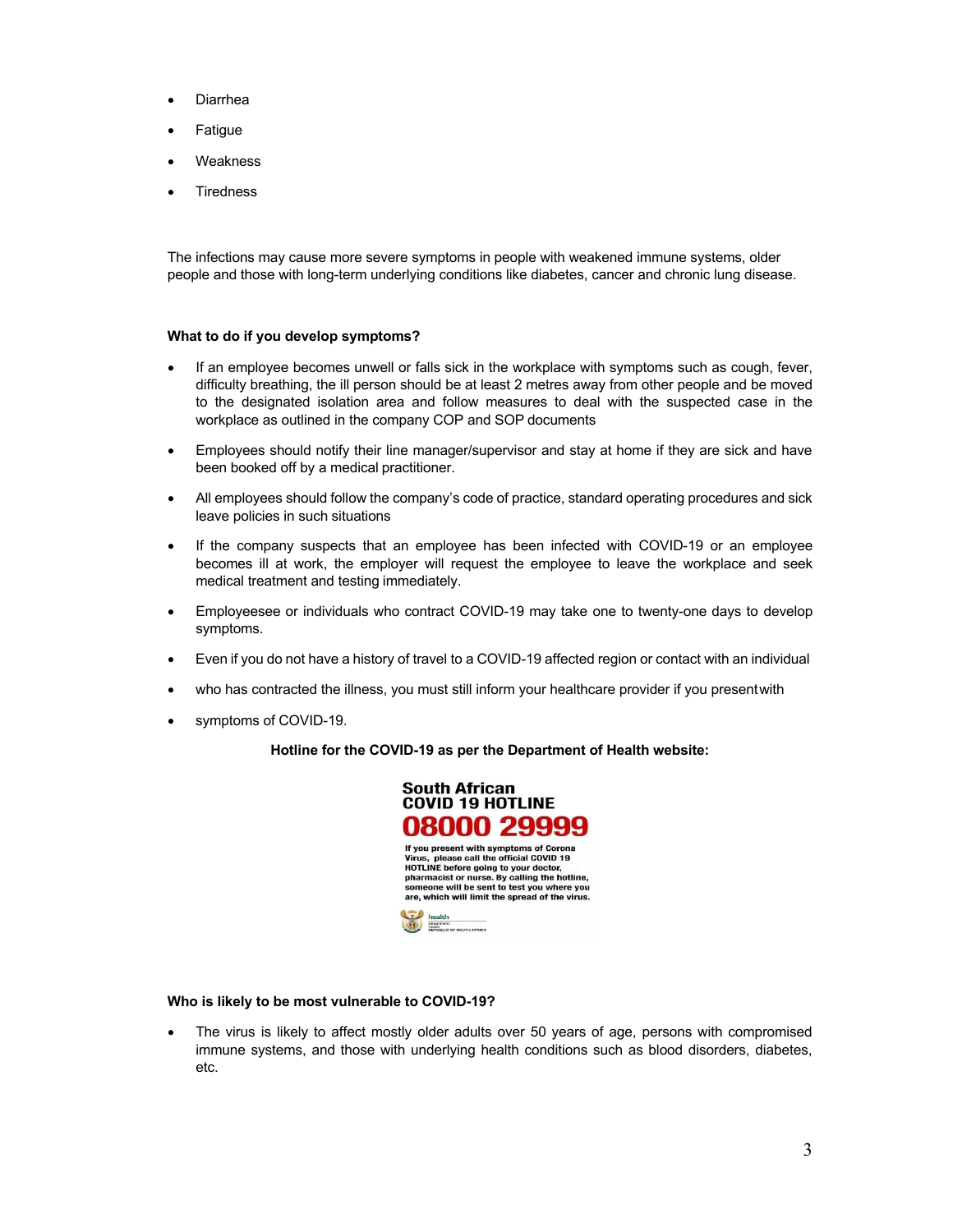#### **QUARANTINE AND WORKING FROM HOME**

- If an employee has been in close contact with an individual who has since been diagnosed with COVID-19, the employee must immediately inform their managers and contact the department of health on the COVID-19 Hotline.
- Close contact means that the employee was in face-to-face communication (i.e. within 1.5 metres) or a closed space for more than 15 minutes with a person with COVID-19.

#### **If, after informing the Department of Health, the employee is required to self-quarantine, then the following policies will apply:**

- If the employee can work during this period, there is no requirement to submit a sick leave or annual leave request. However, the employee is required to report daily to their linemanager.
- Should the employee become sick during this period, then the average sick leave policy will apply; if the employee's sick leave entitlement is exhausted, management will make an application for an illness benefit in terms of clause 4 of the Directive issued on 25 March 2020 on the COVID-19 Temporary Employer Relief Scheme under regulation 10(8) of the Regulations promulgated in terms of section 27(2) of the Disaster Management Act;

#### **TRAVEL**

- An employee that exhibits any signs of COVID-19 or has been exposed to a confirmed case should not travel to work.
- Where possible, employees should travel to work alone using their own vehicle or their own means of transport. Sit as far apart as the vehicle allows if there is more than oneoccupant.
- Social distancing is advised when travelling in vehicles to/from work; single occupancy of vehicles is preferable to avoid contact and practice distancing
- All domestic flight travel is suspended until further notice unless necessary as determined

by the parties concerned. Local travel to clients will still be required but must be done in line with current protocols of low contact and high hygiene.

#### **HYGIENE IN THE WORKPLACE**

- All visitors and employees entering the offices must wash their hands or utilise a hand sanitiser on entering the premises.
- Coughs and sneezes must be covered with tissue; the tissue must be disposed of in the appropriate waste bin.
- Frequently touched objects, including workstations and surfaces, will be cleaned and disinfected using a household cleaning spray or wipe.
- Wash your hands often with soap and water for at least 40 seconds, especially after going to the bathroom, before eating and after blowing your nose, coughing, or sneezing.
- If soap and water are not readily available, an alcohol-based hand sanitiser with at least 70% alcohol must be used.
- Handshakes with any staff or clients are prohibited

#### **MEETINGS, SEMINARS, TRAINING AND CONFERENCES**

• Face-to-face meetings are strictly prohibited and are replaced with virtual meetings on the company's electronic communication platforms.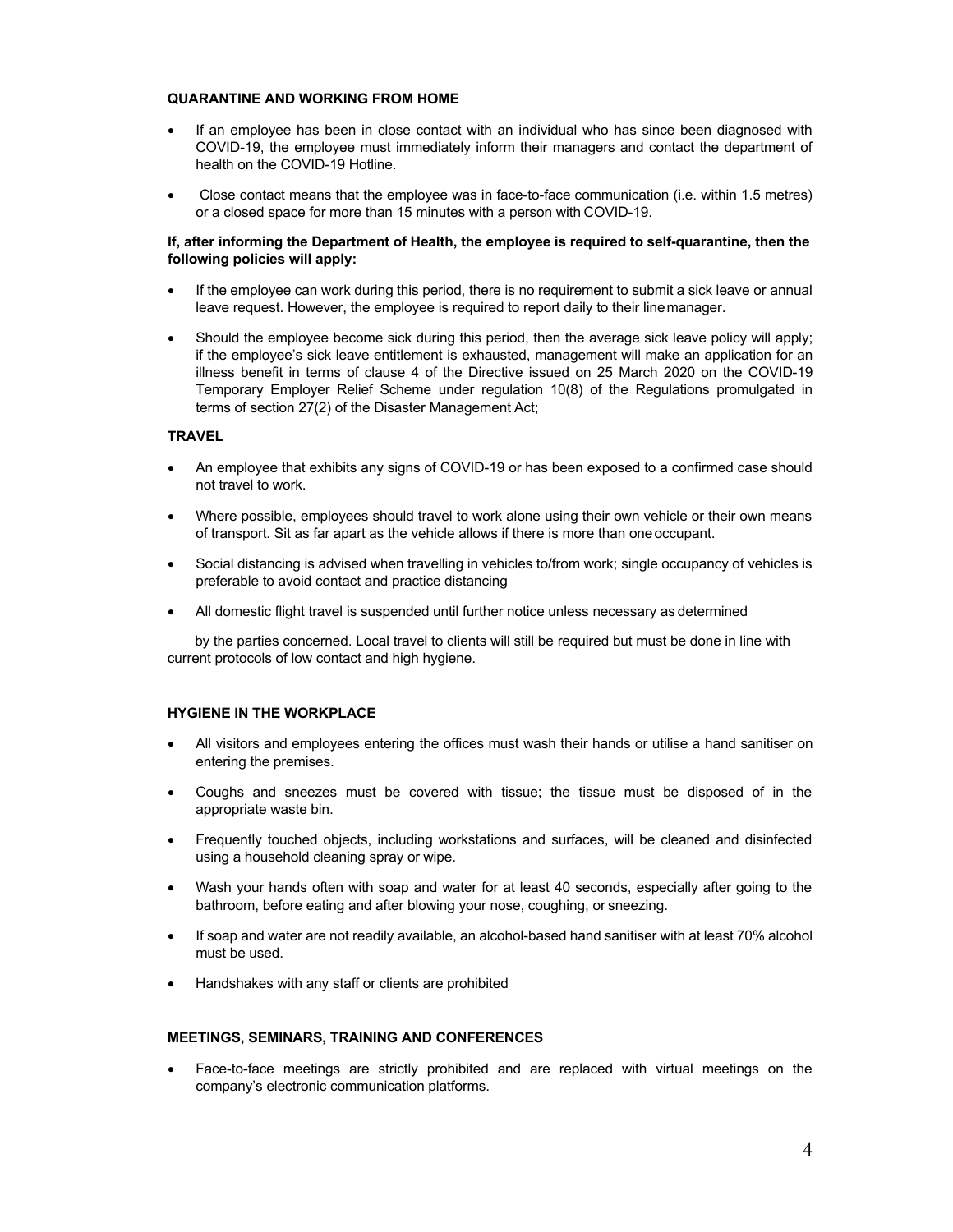- Ifat a face-to-face meeting is unavoidable, such meetings should not be longer than 30 minutes, and all participants in the meeting must have washed their hands for 40 seconds or utilised a hand sanitiser before the meeting commencing as well as wear their masks during themeeting
- All delegates or participants must be seated at least one and a half metres apart.
- The full names and contact details of all participants in the meeting will be recorded and retained in the company registers
- No employee may attend external seminars, training or conferences unless such events are presented on online platforms and subject to Management approval.

#### **WEARING FACE MASKS**

- The use of face masks covering the mouth and nose is compulsory when in public, entering any Salungano Group operations, building/premises, and company transport. Persons without a face mask will not be permitted to enter the workplace
- Guidelines for care, hygiene and use of cloth masks are stipulated in the company SOP documents and must strictly be adhered to.

#### **COVID-19 COMPLIANCE OFFICER**

- A COVID-19 Compliance Officer is appointed and will develop a plan for the phased-in return of employees to the workplace before reopening the workplace for business.
- The appointed officer shall ensure compliance with the regulations issued in terms of Section 27(2) of the Disaster Management Act, 2002

#### **This workplace plan includes but is not limited to the following:**

- Determines which employees are permitted to work;
- Outlines the plans for the phased-in return of their employees to the workplace;
- Details all the health protocols that must be practised and implemented to protect employees from COVID-19; and
- The details of the COVID-19 Compliance Officer;

#### **EMPLOYEE LEAVE**

- An employee will be entitled to various leave as stipulated in their employment contract, and this will accrue on a completed month of service
- The taking of leave must be approved by management and shall be taken at a time convenient to the company, considering the specific circumstances and urgency of the services required.
- All leave requests and approvals will be in accordance with Salungano Group leave management policies guidelines amended from time to time.

#### **COVID-19 RELATED SICK LEAVE**

• All sick leave entitlement will be in accordance with the Salungano Group Holdings policies as amended from time to time.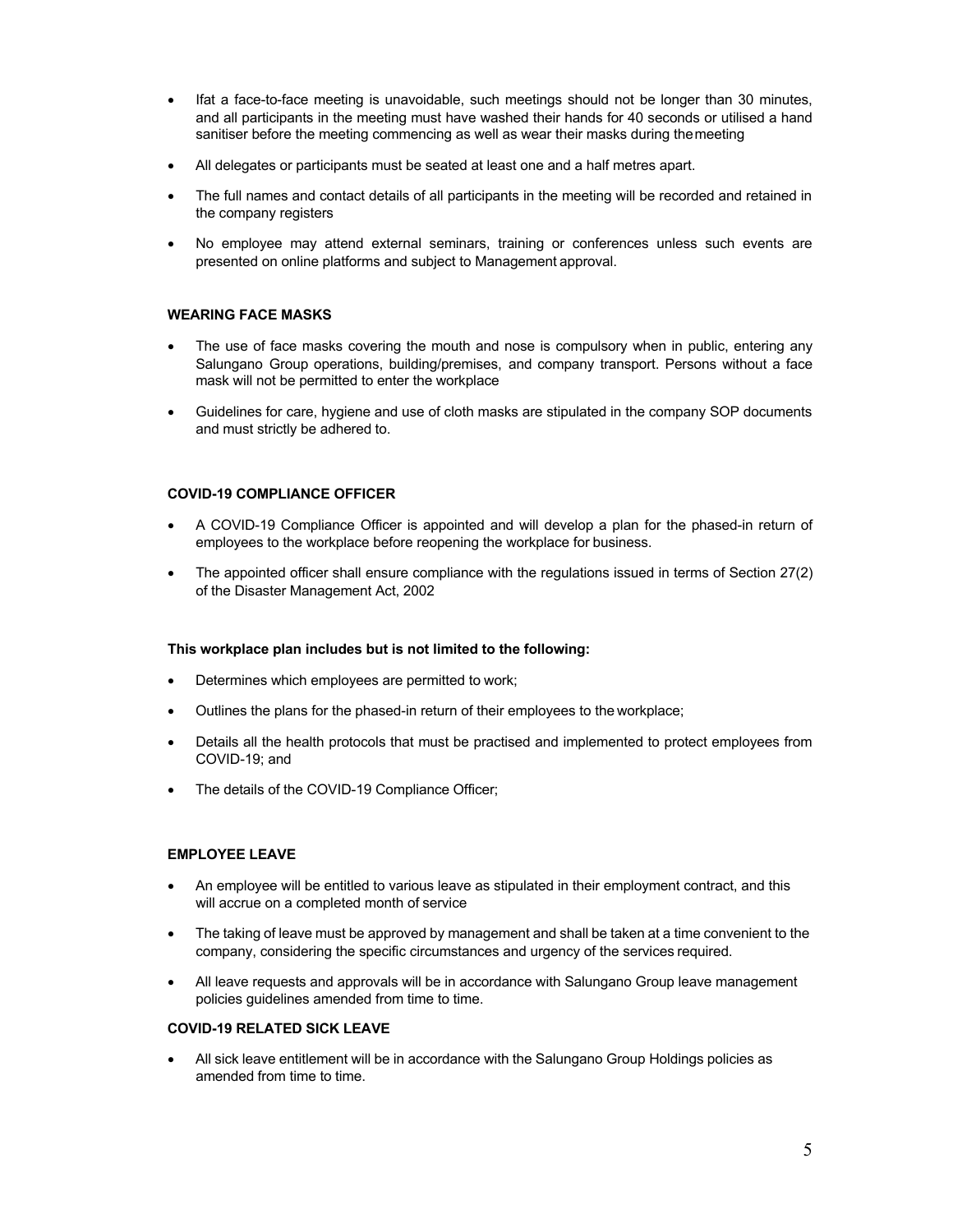- An employee who has contracted COVID19 will be placed on paid sick leave in terms of section 22 of the BCEA
- If an employee has exhausted all the sick leave days due to them during any sick leave cycle, the employee may request that their annual leave days be utilised for any further periods of absence from work due to illness.
- If the employee does not opt to use their annual leave days, an application for an illness benefit in terms of clause 4 of the Directive issued on 25 March 2020 on the COVID-19 Temporary Employer Relief Scheme under regulation 10(8) of the Regulations promulgated in terms of section 27(2) of the Disaster Management Act will be made by the company on the employees' behalf.
- Should it be proven and there is sufficient evidence that the employee contracted the COVID-19 because of occupational exposure, a claim will be lodged for compensation in terms of the Compensation for Occupational Injuries and Diseases Act, 1993 (Act No. 130 of 1993) by Notice 193 published on 3 March 2020
- If the Employee has utilised all sick and annual leave days, such Employee shall not be paid for any further periods of absence from work due to illness and an application for an illness benefit in terms of clause 4 of the Directive issued on 25 March 2020 on the COVID-19 Temporary Employer Relief Scheme under regulation 10(8) of the Regulations promulgated in terms of section 27(2) of the Disaster Management Act will be made by the company on the employees' behalf.
- In cases of prolonged absence, the employee may be subjected to an incapacity hearing to determine the continued employment of the employee
- The company's sick leave policy will not be adjusted or become flexible during the outbreak of COVID-19, and normal sick leave application and entitlement will remain unchanged. They will continue to apply during this pandemic.

#### **ABSENCE RELATED TO ILL HEALTH**

- If the absence was due to illness, the employee must submit a valid medical certificate if the absence has been for more than two continuous days or if the employee has been sick more than twice in an eight-week cycle, regardless of the period of sick leave was only for one
- An Employee who is found to suffer severe bodily injury, ill-health or physical disability will be dealt with in accordance with the provisions of the LRA and the Company's incapacity procedures
- An employee's services may be terminated on the grounds of poor work performance in accordance with the provision of the LRA, and the Company's incapacity procedure
- The procedure leading to termination of service will include an investigation to establish the reasons for the unsatisfactory performance as per company guidelines.

#### **SCREENING AND TESTING**

- The company has implemented a system to screen all persons entering Salungano Group premises to ensure that isolation occurs in cases of suspected COVID-19 infections.
- The isolation of persons is a process developed to isolate infected individuals while waiting for assessment by a healthcare worker and transportation to medical facilities for COVID-19 testing.
- Anyone who fails to screen must be denied access and advised to seek medical assistance
- The Employee expressly agrees to submit themself to blood and other medical tests (including alcohol and drugs tests) to be carried out by the Employer.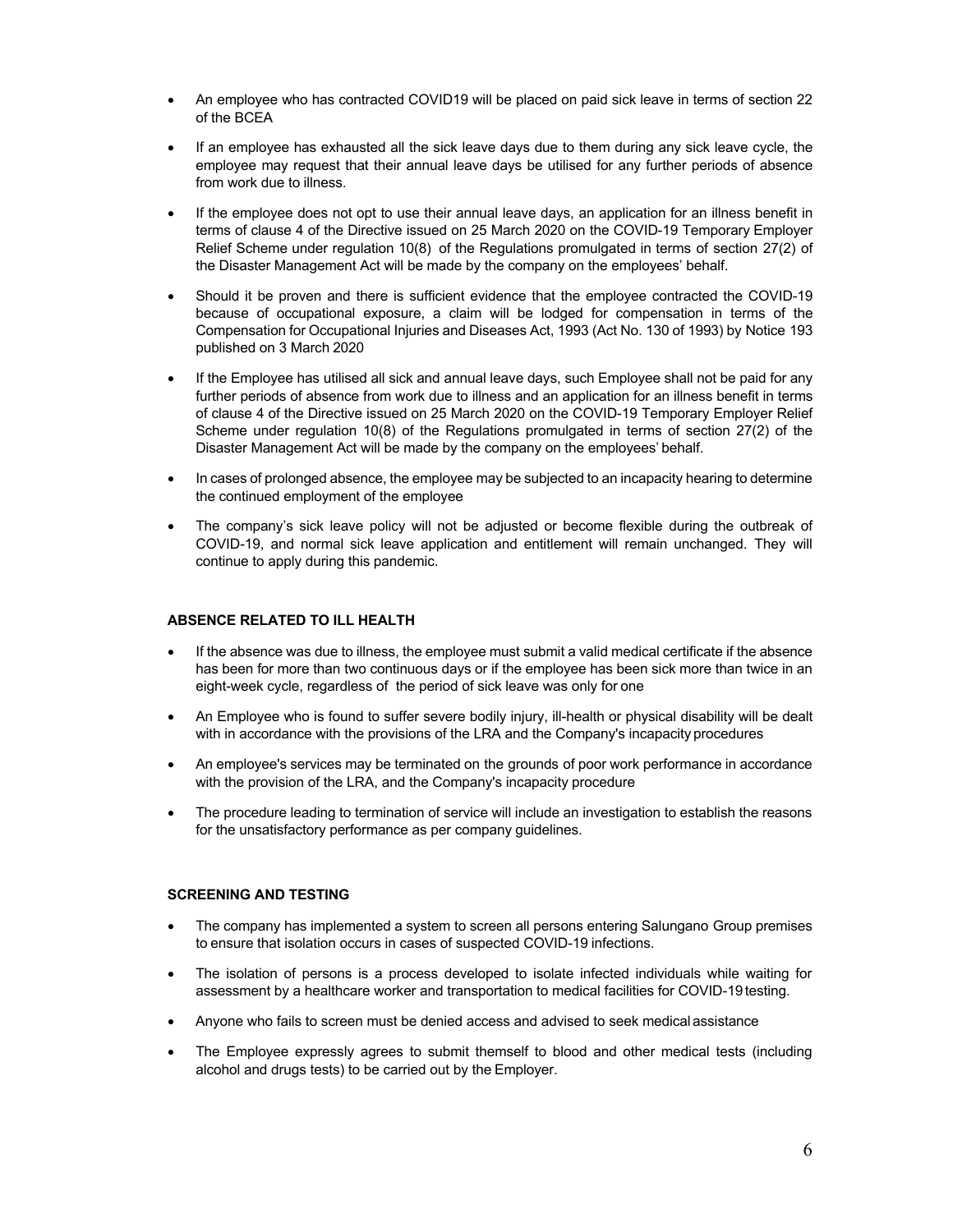- The Employee must abide strictly by the Health and Safety Act and regulations of the Employer
- The company will allow the employees to self-isolate where possible, and in case of self-isolation, an employee must submit a letter from the legal health care worker.
- Employees with pre-existing conditions that will make them more susceptible to severe COVID-19 must be identified and, where possible, only be permitted to work from home
- Where working from home is not an option, additional safety precautions will be taken to safeguard the employees' wellbeing.

#### **COMPENSATION FOR OCCUPATIONALLY ACQUIRED NOVEL CORONAVIRUS DISEASE (COVID-19)**

• The company will follow the process in the Notice on Compensation for occupationally acquired novel coronavirus disease to initiate the compensation for Occupationally Acquired Novel Corona Virus Disease claims.

#### **WORKPLACE MEASURES TO ELIMINATE POTENTIAL INFECTIONS**

In advance of sites and offices commencing following the COVID-19 lockdown period, all employees must adhere to all the guidelines stipulated in this policy, COP, SOP and any other work-related guidelines and procedures in conjunction with all regulations amended from time to time.

#### **The company has outlined preventative measures in the SOP document, which entail but are not limited to the following:**

- Enforced physical distancing in the workplace
- Promotion of remote working and staff rotation
- Continuous use of required PPE, Facemasks etc.
- Promotion of good hygiene practices
- COVID-19 Awareness and Training of employees
- Return to work practices
- Screening
- Reporting procedure for suspected (symptom showing) employees

#### **GENERAL HEALTH AND SAFETY**

- Employees must be aware of the need for health and safety in the working environment. They should do everything possible to practice safe and healthy working practices while performing duties in the comfort of their homes.
- All employees must report all accidents and injuries, however minor, to their immediate line manager and HR at the time of the occurrence and the latest within 2 hours of the accident.

#### **MEDIA COMMUNICATIONS**

All media inquiries should be referred to the GCEO's office.